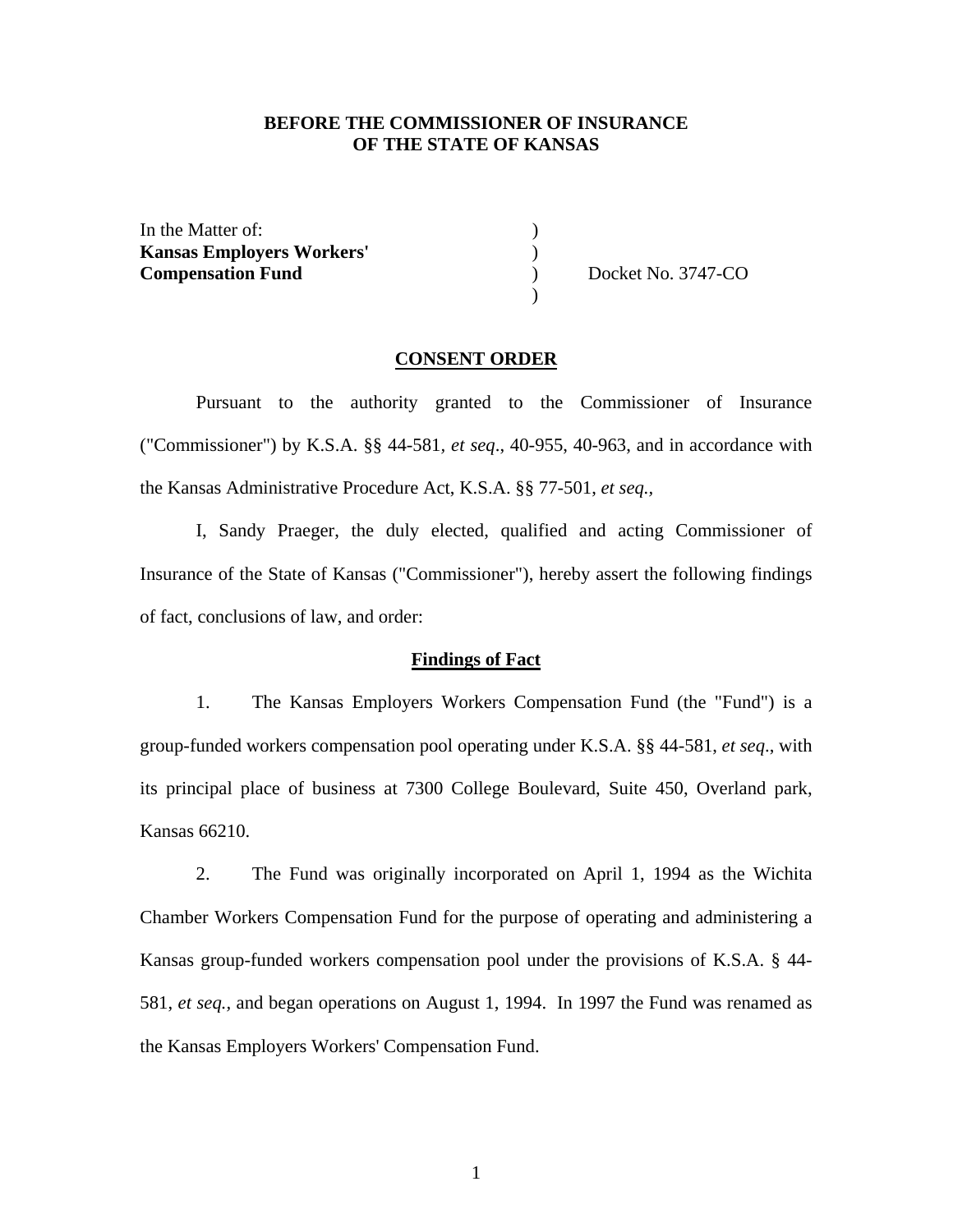3. The Fund was originally established to administer a program of workers compensation and employer's liability coverage as a service to members of the Wichita Chamber of Commerce but began to accept members of the Kansas Chamber of Commerce and Industry in 1998.

4. As of December 31, 2004, the Fund had 97 members.

 5. The Commissioner has jurisdiction over the subject matter of this proceeding and over the operation of the Fund

 6. On or about January 1, 2005 the Fund implemented new premium rates and subsequently billed the Fund's members and received premiums based on those new rates.

 7. On or about February 4, 2005, the Fund, through its administrator, Janet Stubbs, advised representatives of the Kansas Insurance Department that the Fund had implemented new premium rates effective January 1, 2005, had issued billings and received premiums based on those new rates, and was requesting approval of such rates retroactive to January 1, 2005.

 8. The Fund subsequently provided an actuarial report in support of its request for the new premium rates implemented on January 1, 2005.

 9. Under K.S.A. § 44-585 the Fund must use "prospective loss costs, as authorized in K.S.A. 40-955 . . ." when establishing its premium rates.

 10. Under K.S.A. § 40-955(b), loss cost filings for workers compensation must be approved by the Commissioner before they are used in this state.

2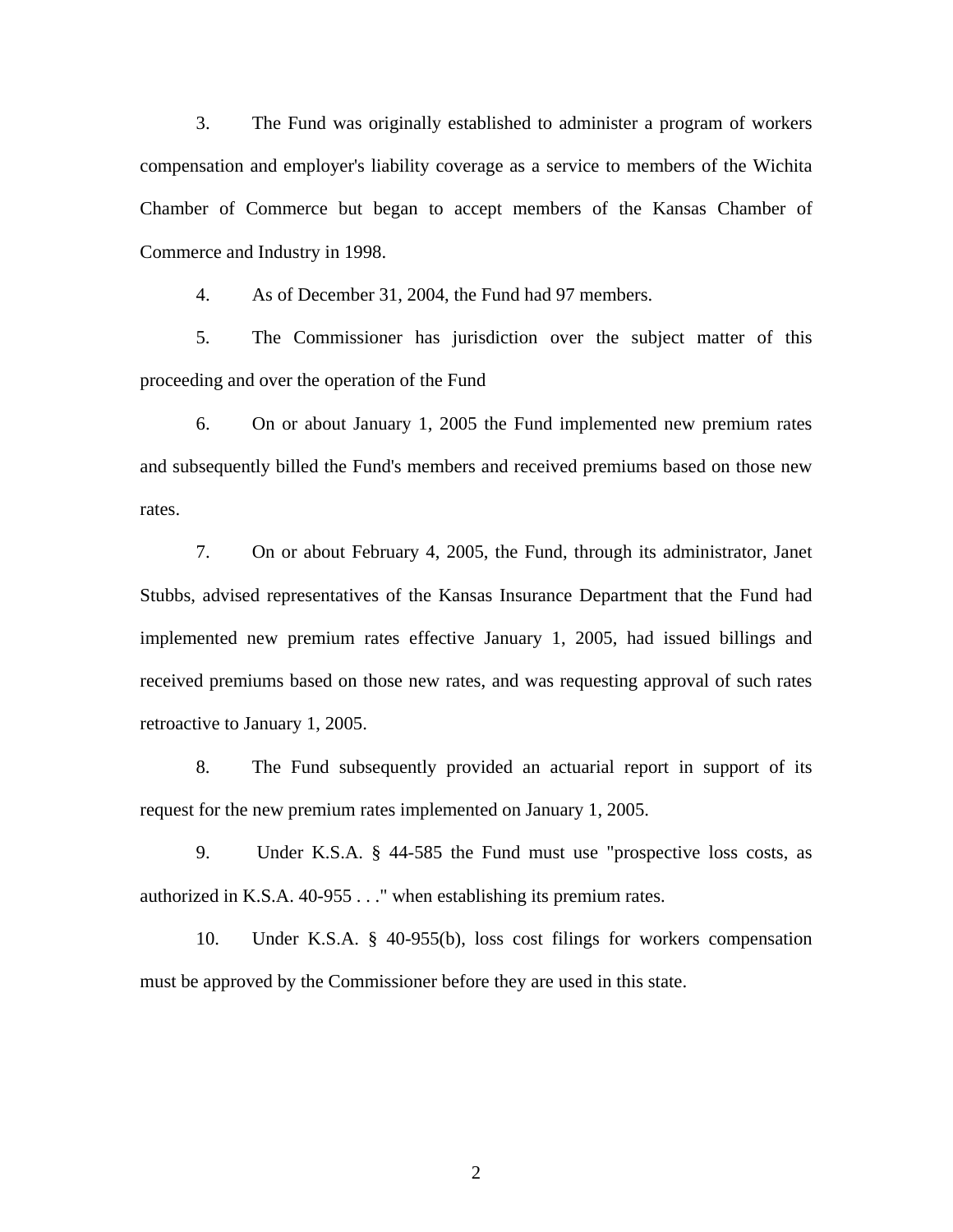11. Under K.S.A. § 40-963, the Commissioner may impose a penalty of no more than \$2,000 for a willful violation of statutory provisions relating to fire insurance companies, including K.S.A. § 40-955.

### **Conclusions of Law**

 12. Based upon the information enumerated in paragraphs #6 through #10, the Kansas Employers Workers Compensation Fund failed to file and obtain the approval of its 2005 premium rates prior to their use, in violation of K.S.A. § 40-955(b).

 13. The Fund waives its right to a formal adjudicative proceeding in this matter and notice thereof; admits to the foregoing findings of fact and conclusions of law; and voluntarily consents to the following order of the Commissioner of Insurance.

# **IT IS THEREFORE ORDERED BY THE COMMISSIONER OF INSURANCE THAT:**

 1. The 2005 premium rates filed by The Kansas Employer's Workers Compensation Fund on February 4, 2005 are hereby approved retroactive to January 1, 2005.

 2. The Fund shall pay a penalty in the amount of One Thousand Dollars (\$1,000.00) to the Kansas Insurance Department by no later than August 22, 2005 or be subject to further regulatory action.

 3. The Commissioner of Insurance retains jurisdiction over this matter to issue any and all further Orders deemed appropriate or to take such further action as necessary to dispose of this matter.

3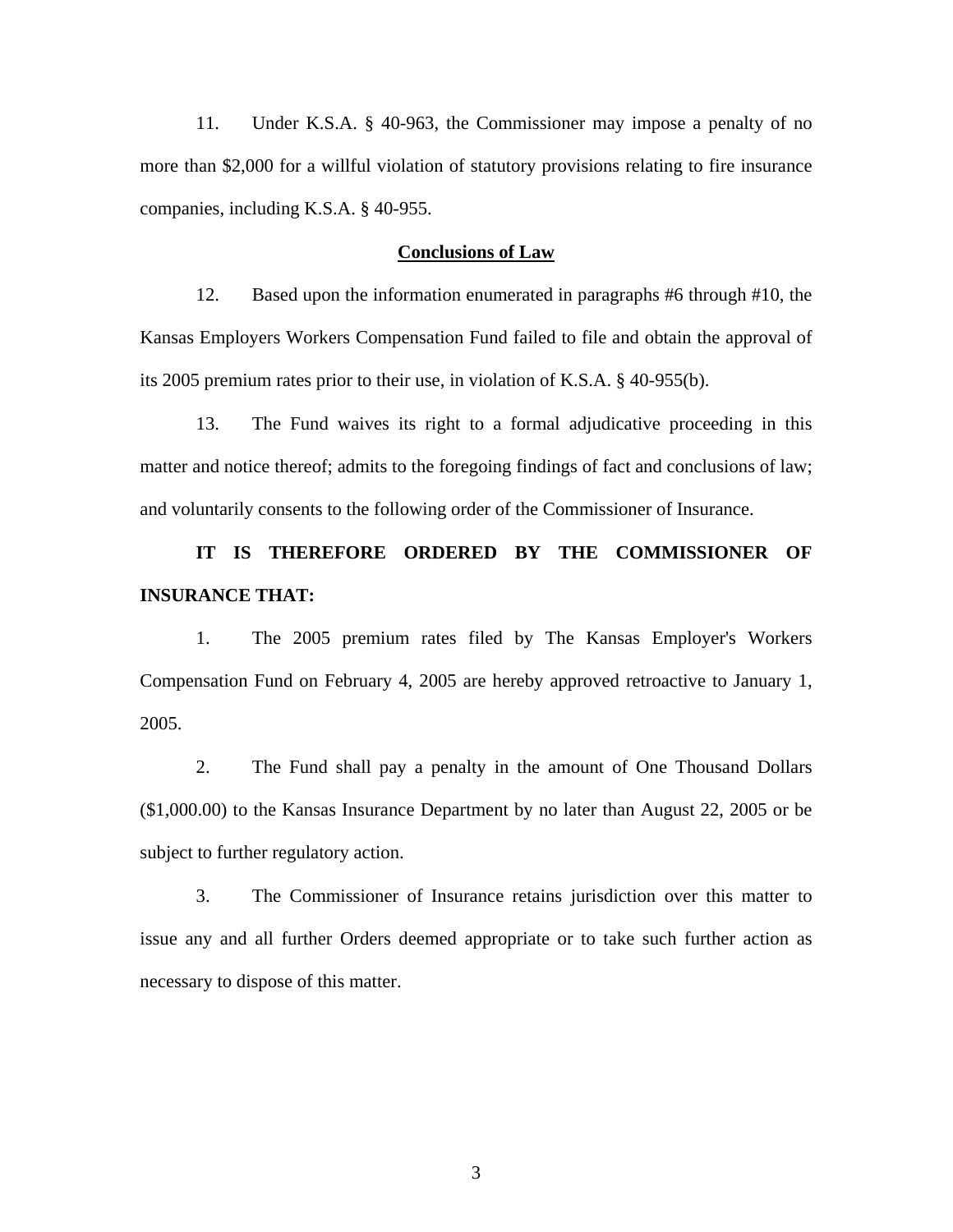## **Notice of Rights**

This Consent Order constitutes final agency action. In the event that the Kansas

Employers Workers Compensation Fund files a petition for judicial review, pursuant to

K.S.A. § 77-613(e), the agency officer to be served on behalf of the Kansas Insurance

Department is:

 John W. Campbell, General Counsel Kansas Insurance Department 420 S.W.  $9<sup>th</sup>$  Street Topeka, Kansas 66612

# **IT IS SO ORDERED THIS \_22nd\_ DAY OF AUGUST, 2005, IN THE CITY**

# **OF TOPEKA, COUNTY OF SHAWNEE, STATE OF KANSAS**.



\_/s/ Sandy Praeger\_\_\_\_\_\_\_\_\_\_\_\_\_\_\_\_\_\_\_\_

 Sandy Praeger Commissioner of Insurance

 $\frac{1}{s}$  John W. Campbell

 John W. Campbell General Counsel